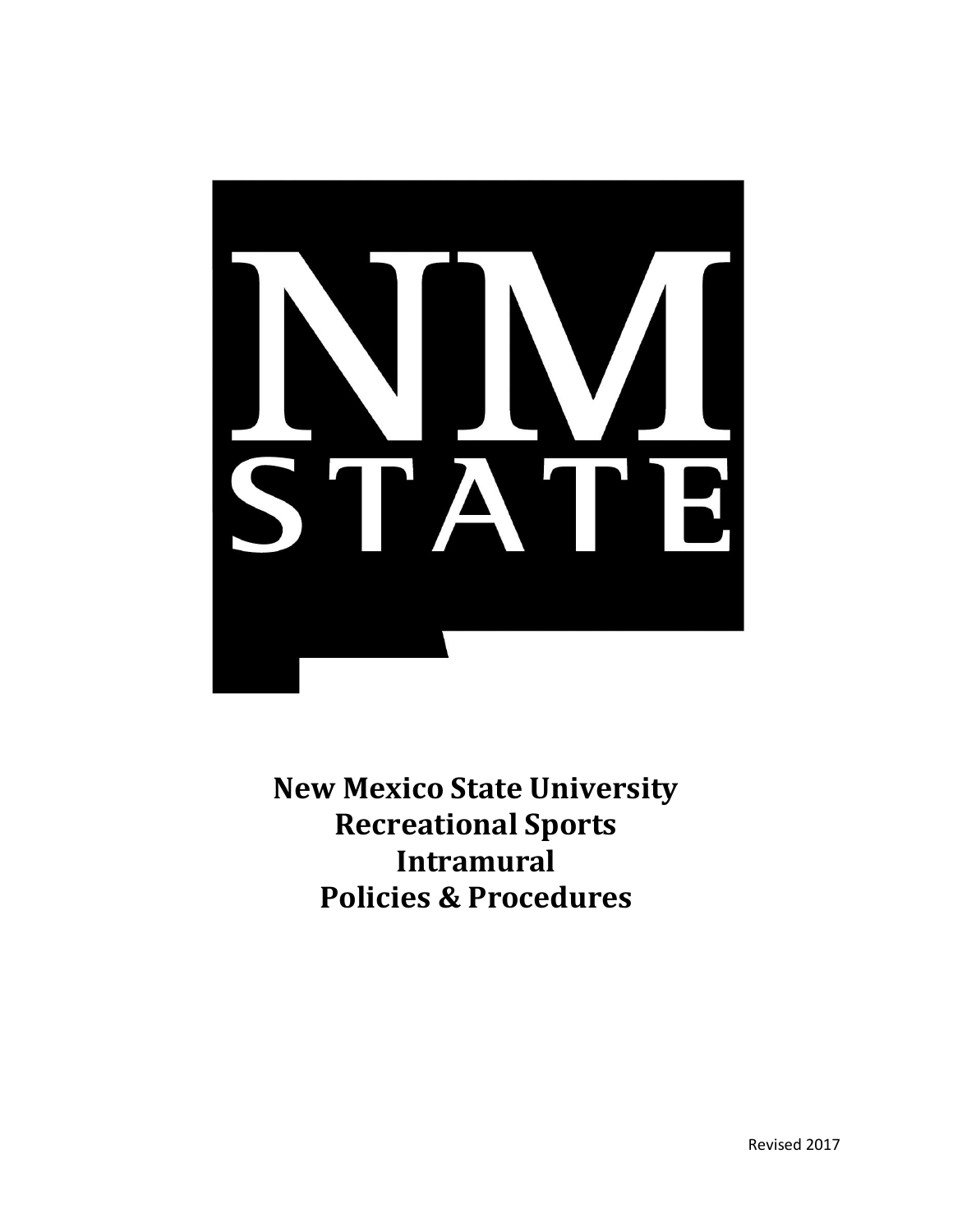**INTRODUCTION:** Intramural Sports are intended primarily to afford an opportunity for experiential learning through athletic participation for the entire New Mexico State University Community. We serve to cultivate lifetime recreational skills, to integrate students socially in a sports setting, and to foster a spirit of sportsmanship and fair play among participants and spectators. Intramural Sports offers a variety of opportunities for individuals of all abilities. Individuals and organizations participating in Intramural Sports should do so with the attitude that good sportsmanship and fair play are an integral part of the activity. The rules and procedures set forth in this publication will be used as guidelines to apply toward the Intramural Program. The Intramural Coordinator reserves the right to amend, alter, or dissolve any of these guidelines or rules for the enhancement of the program. All participants are expected to comply with the spirit as well as the letter of the rules.

**HOW TO ENTER:** To enter any activity, please follow the listed guidelines:

Check the official Intramural Website at [http://recsport.nmsu.edu/intramurals,](http://recsport.nmsu.edu/intramurals) imleagues.com, or bulletin boards

located at the Activity Center for information pertaining to entry dates and schedules for all activities. Team, individual, and dual sport entries will be accepted at the registration meeting or at the Rec-Sports Office Room 233 for late registration. For team, individual, and dual sports, a team representative must attend the sport's registration meeting. Check the activity schedule for the times and locations of these meetings.

**Free Agents** – If you desire to play a team sport but do not have an entire team, please attend the registration meeting of your desired sport and sign up as a "free agent" on imleagues. Team managers will review the list and select individuals to play with their team. If enough individuals are listed on the sheet, the Rec-Sports Department will create a team of free agents.

**HOW TO ORGANIZE AND MANAGE:** Fraternities, Sororities, Residence Halls, and Independent organizations should choose a manager to be in charge of Intramurals. There are registration meetings at the start of each sport as announced on the Intramural bulletin boards and website. At these meetings, the manager will be given information that they will need to pass on to the other members of their organization.

**ASSUMPTION OF RISK: Individuals are highly encouraged to have a physical examination and obtain adequate health and accident insurance PRIOR TO**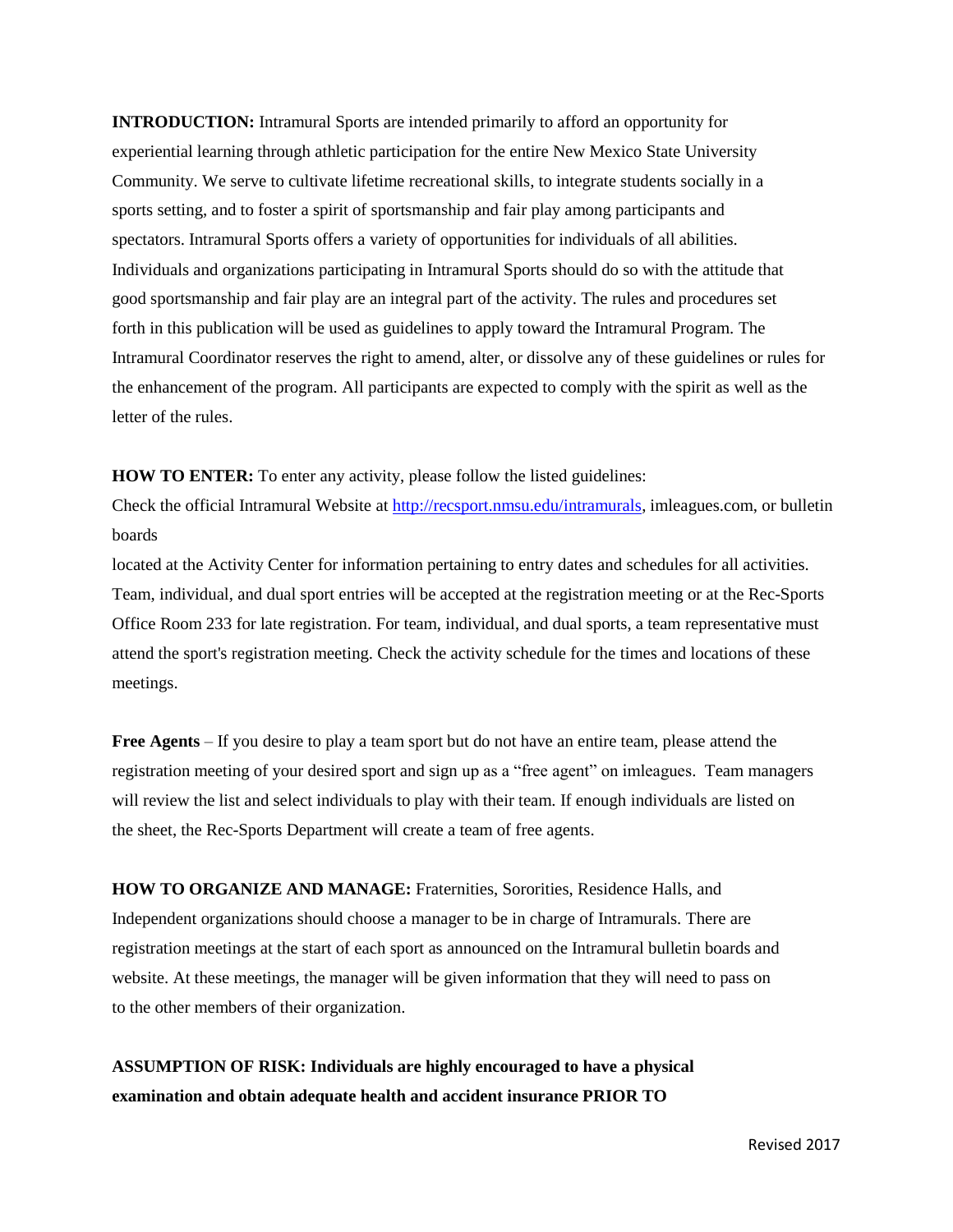**PARTICIPATION in INTRAMURAL activities. Individuals that participate in Rec-Sports Department activities will be doing so at their own risk. Neither New Mexico State University nor the Rec-Sports Department can assume the responsibility for injuries incurred during practice for, or participation in, any Intramural activity. Participation is on a strictly voluntary basis. All participants injured during an Intramural activity are required to report the accident to an Intramural Manager. Student Health and Accident Insurance information may be obtained at the Campus Health Center.**

#### ELIGIBILITY RULES

**University Status:** All students who are currently enrolled for 12 or more semester hours of credit at NMSU main campus are eligible for intramural competition. NMSU branch classes do not meet these requirements. Also, part-time students, alumni, faculty, and staff can participate in Intramural activities if they acquire the AggieFit membership. The AggieFit office is in the Activity Center Room 101 for more details. Participants must present a valid NMSU ID to participate in any Intramural activity.

**Co-Rec. Activities:** All eligible students, faculty, and staff may participate in co-rec. activities.

**Open Division:** Current professional, **semi-professional**, and varsity athletics in the related sport may participate in this league only. The Open Division will only be utilized in a sport where varsity teams exist.

**Eligibility Investigation:** The Intramural Sports Staff will assume responsibility for investigating eligibility for all participants upon request by the offended team. *NOTE: Any individual that the Intramural Sports Staff deems to be ineligible will not be allowed to participate.*

**Professional Athletics:** Students ineligible for varsity competition due to professional rank are prohibited from competition in the intramural sport(s) in which loss of amateur standing was achieved for a period of five (5) years from the date professional career ended. (This does not include try-outs and cuts from a professional team). **Examples of professional teams include but are not limited to: National Football League, Major League Soccer, USA Volleyball, National Basketball Association, National Pro Fastpitch, and/or Major League Baseball. A Semi-Professional league participant will be considered as any person whose name appears**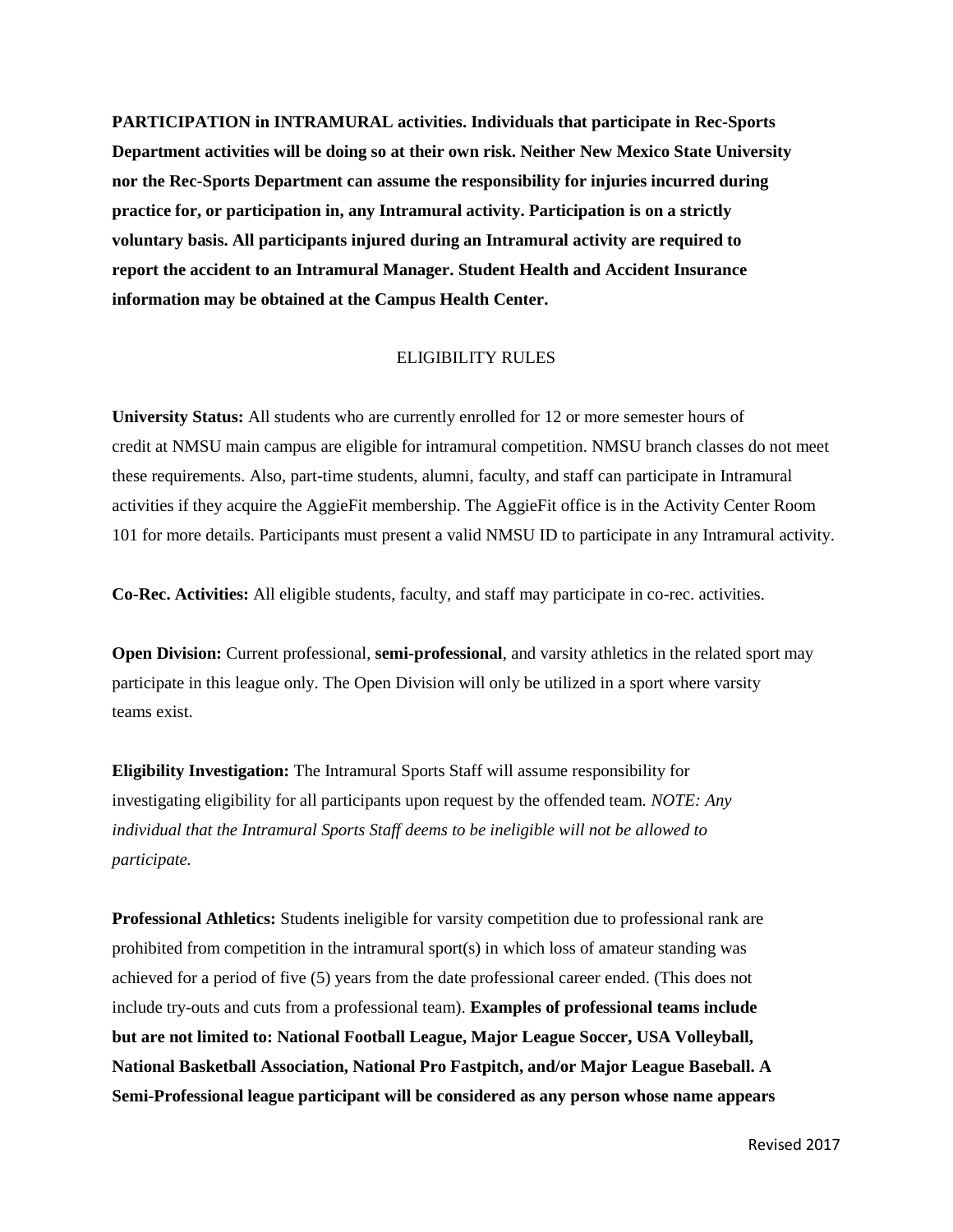**on an official squad list, who has suited out for any game, or continues to work out with a semi-professional team after the first game. A semi-professional athlete will be ineligible for intramural competition in that sport, or related sport, until that individual has no affiliation with the team for consecutive fall, spring, and two summer semesters in any order (365 days). NOTE***: Individuals considered professional or semi-professional will be eligible to participate in the open divisions in their related sport.*

**Varsity Athletics:** Any person whose name appears on an official squad list, who has suited out for any game, or continues to work out with a varsity team (including red-shirt players) after the first intercollegiate game shall be considered a varsity athlete and ineligible for intramural competition in that sport, or related sport, **during the academic semester that the varsity team plays and until the next academic semester begins.** NOTE: *There is no limit to the number of current varsity athletes in a non-related sport or former varsity athletes in a related sport that can be on the team roster.*

**Registration Meetings:** Registration meetings are scheduled for each intramural sports event. For all team sports, it is mandatory for a representative from each team to attend this meeting. At this meeting, policies and rules will be reviewed. If a representative is not present, a \$20.00 team fee is required to sign-up a team. This fee must be submitted to the Aggie Fit Office and a receipt taken to the Intramural Coordinator by 5:00 p.m. the day after the registration meeting in order to be added to the league. This fee is only required for those teams who do not have a representative present at the registration meeting.

**Rosters:** Teams may have an unlimited number of individuals on the team roster. Rosters do not lock during pool play, but will lock the night before playoffs begin. In order to participate in fraternity intramurals each player's name must appear on the roster by 3:00pm of game day; however, the roster can be changed and does not officially lock until the night before playoffs. Deletions may be made at anytime; however, if an individual is deleted from the roster, he/she is ineligible to compete in that division for the remainder of the regular season and play-offs **unless an official roster transfer was completed**. NOTE: *Maximum championship t-shirt awards will be determined by doubling the number of players allowed to participate during the contest. Only one championship t-shirt will be awarded per individual per sport.*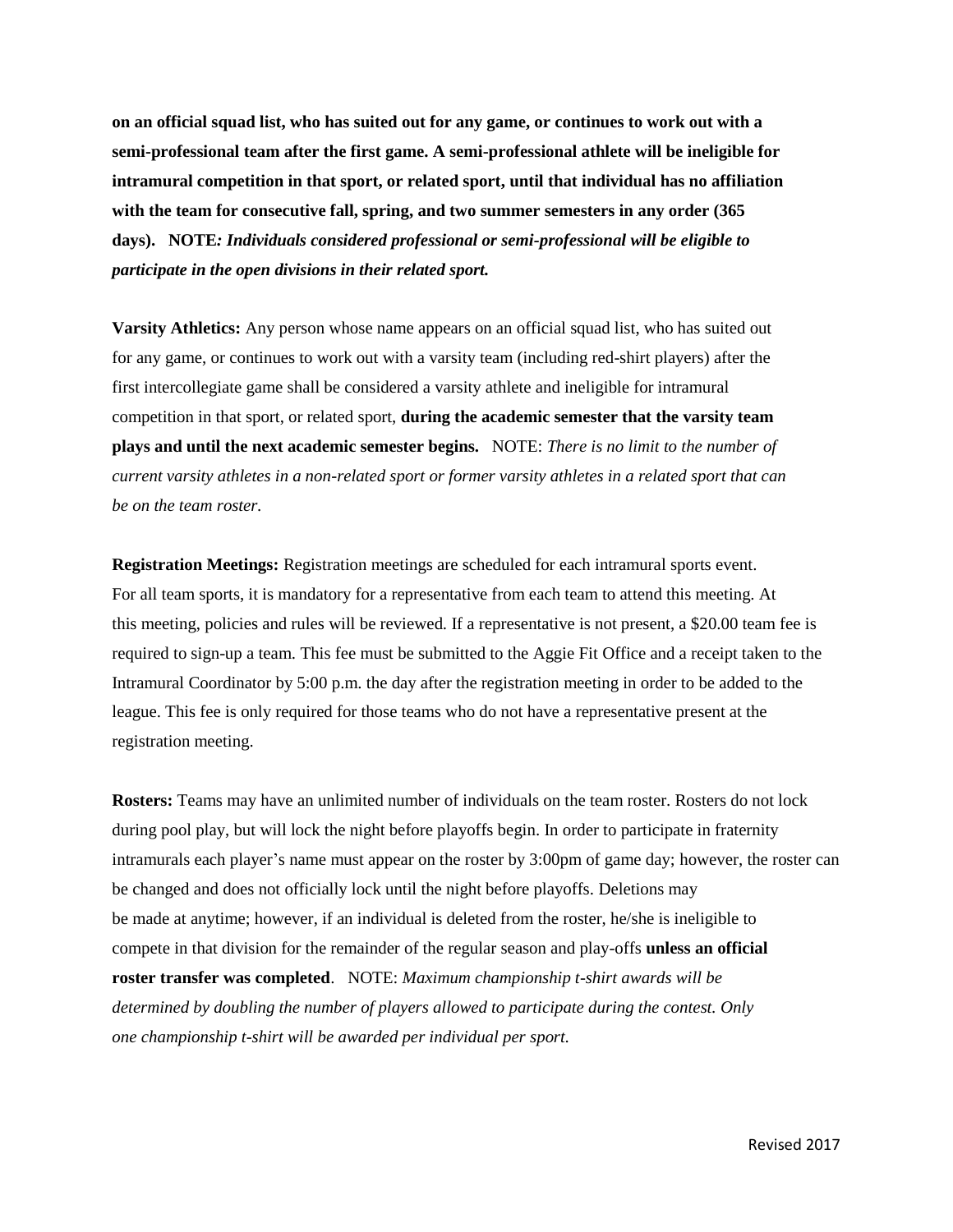**Competing on Two Teams:** Players having participated with one intramural team are ineligible to play for another team within that division in that sport. All properly protested teams will forfeit their games due to use of an ineligible player. Exception: Individuals may play both in the men's or women's divisions as well as the co-rec. and open divisions.

**Roster Transfer:** Any individual wishing to transfer from one team to another must be approved by the Intramural Coordinator prior to the locking of rosters before playoffs. There will be no team transfers by individuals during elimination tournaments.

**Team Sport Waiting List:** Teams that fail to register within the sign-up period may be placed on a waiting list. If a team forfeits out of a league, drops from the league, or is unable to complete their regular season schedule, teams on the waiting list may replace them and complete their schedule. A \$20.00 team entry fee is required to participate when a team enters the league from the waiting list. Teams will be notified by the Rec-Sports Staff to fill a vacated schedule in the order they signed-up on the waiting list.

**Play-off Meetings: Play-off meetings are scheduled for each intramural team sports event at the conclusion of the regular season. It is mandatory for a representative from each team to attend this meeting. At this meeting, play-off policies and rules will be reviewed, and tournament brackets will be distributed. If a representative is not present, a \$20.00 team fee is required per division to remain in the tournament. This fee must be submitted to the Rec-Sports Staff before their first tournament game is played. This fee is only required for those teams who do not have a representative present at the registration meeting.**

**Play-offs Eligibility:** In order to be eligible for the play-offs in a sport, an individual must have played in at least one game during the regular season and have his/her name and student identification number on the team's roster by11:59pm on the night of the play-off meeting. Teams must maintain a sportsmanship rating of 3 in order to participate in the play-off tournament. Any player that has been ejected from two games in pool play will be ineligible to participate in the remainder of the season, including playoffs. **NOTE***: If a team is scheduled to play a game where their opponent defaults or forfeits, the team members are still required to sign-in at the intramural desk with enough players to participate indicating they were present.*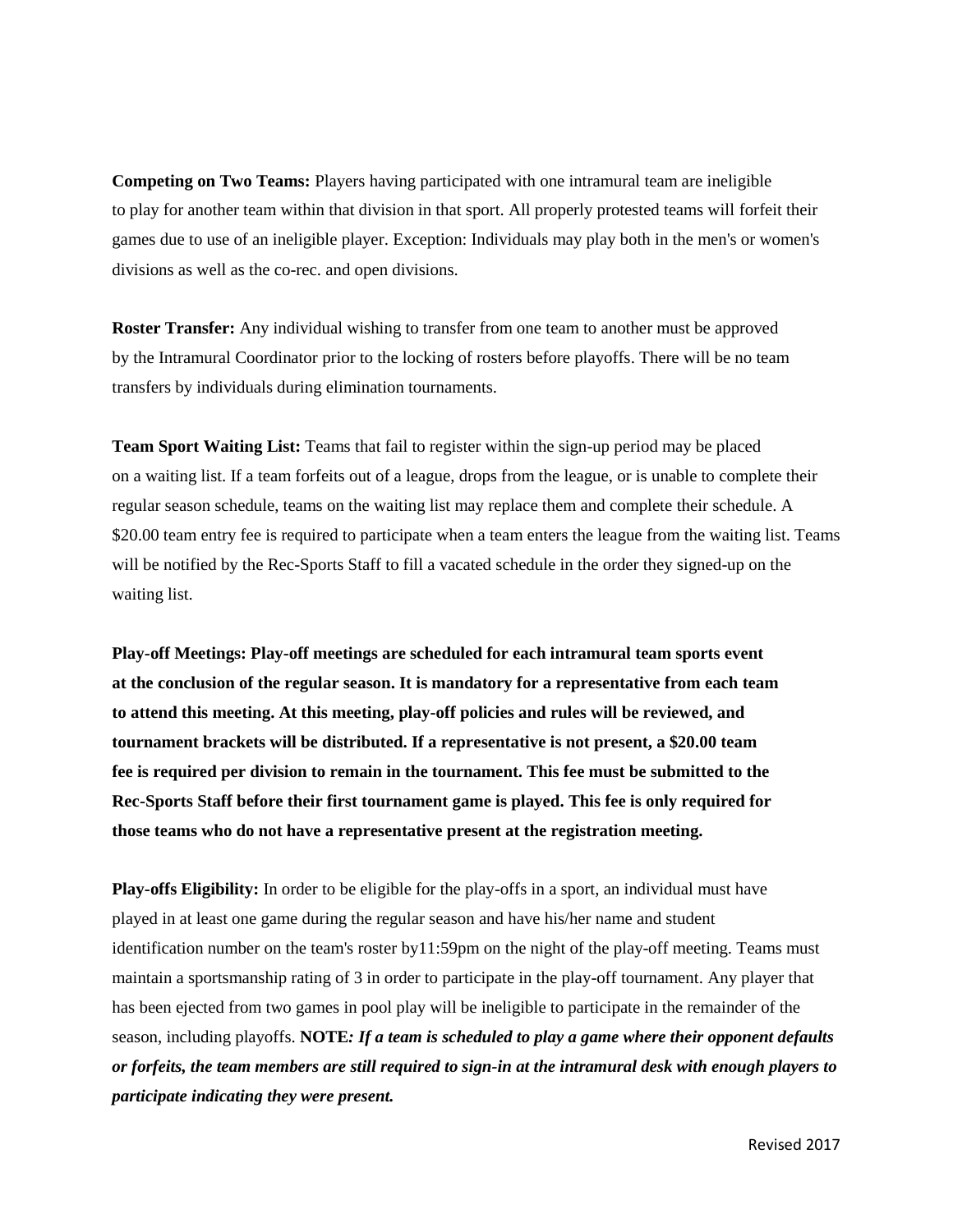**Extramural Tournament Participation:** In order to be eligible to participate in extramural events students must be enrolled in 12 or more semester hours of credit at NMSU, must not have been ejected during the regular sport season, and must not have demonstrated repetitive unsportsmanlike behavior in any intramural sports activity. A current list of those ejected and those that have demonstrated unsportsmanlike behavior during intramural events shall be kept by the Intramural Coordinator.

**Ineligible Player:** Any person participating in an intramural activity without his/her name and student identification number on the team's roster or found in violation of the Rules and Regulations of Intramural Sports shall be deemed ineligible. The following penalties shall apply:

- 1. Any person participating in an Intramural activity found to be ineligible shall be suspended from that activity for the remainder of the season.
- 2. Any team using an ineligible player shall forfeit the game in which the ineligible player participated provided the contest was properly protested.
- 3. A player competing under an assumed name will be suspended from intramural competition for the remainder of the season and placed on probation for the remainder of the school year. Violation of probation may result in expulsion from the program.
- 4. The team using an ineligible player with an assumed name shall be suspended from that activity for the remainder of the season and placed on probation for the remainder of the school year. Violation of probation may result in expulsion from the program.

**Forfeit Policy:** If a team fails to appear at the scheduled location, the official will declare the contest a forfeit using the following procedures:

- 1. A team will have a 10-minute grace period from the scheduled game time to arrive with the minimum number of players to avoid a forfeit. At the scheduled game time, the official will start the game clock. If the team is not ready to begin play, the offended team will receive one (1) point per minute, or (1) point per two minutes in futsal and soccer. When the team arrives with the minimum number of players and is ready to begin play, the score will reflect the point(s) awarded due to the lateness of the team, and the clock will continue to run. If the team has not arrived within 10 minutes, they will forfeit the game. The game score will be 10-0, or 5-0 in futsal and soccer.
- 2. The winning team must record its lineup (names and student identification numbers) for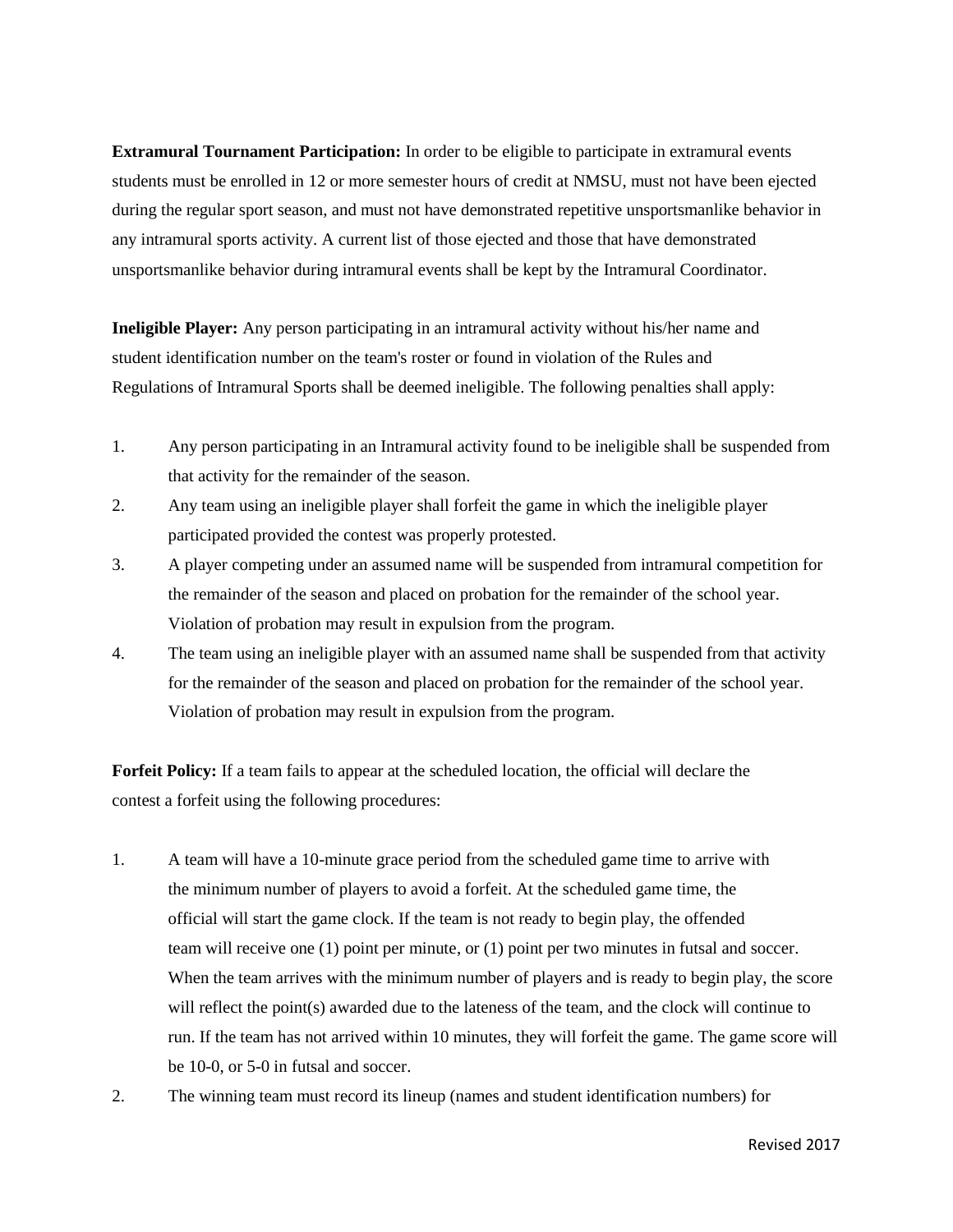the forfeited game and must have at least the minimum number of players to participate. NOTE: *Officials will not be used during a forfeited game*.

- 3. The team that forfeits will receive a Loss by Forfeit (LBF) recorded against their record and will result in a (1) sportsmanship rating. The captain will have 48 hours to pay a \$20.00 forfeit fee to the Recreation Department. If the captain fails to pay the fee, the forfeited team will be dropped from the league. A team on the waiting list will be called to fill the vacated position in the order they signed up. Note: *A \$20.00 fee will be required if the team on the waiting list decides to participate.*
- 4. In the event of a double forfeit, both teams will receive a Loss by Forfeit (LBF) recorded against their record. Both captains will be responsible to pay the \$20.00 forfeit fee within 48 hours. If one or both teams do not pay the fee, they will be dropped from the league.
- 5. A team will be dropped from competition upon announcement of their second forfeit. The \$20.00 forfeit fee will also be required for the second forfeit. Members of the team will not be allowed to register for intramural activities until the fee is paid.

**Request to Cancel:** A team that has a regular season or playoff conflict may *"request to cancel"* as opposed to forfeiting the contest. To *"request to cancel"*, the team captain must call, email, or visit the Intramural Coordinator's office no later than 3:00 p.m. on the day of the game. The contest is recorded as a loss by the defaulting team. The team will not be required to pay a forfeit fee if this option is utilized.

**Rainouts:** No decision of whether to play or cancel the games will be made until 3:00 pm on the day of the inclement weather. Games will be rescheduled at the discretion of the Intramural Coordinator

**Protests:** Protests involving rule interpretations or player eligibility will be considered but judgment calls by the official will not receive consideration. To properly file a rule interpretation protest, a participating member must call a time-out immediately following the play in question and notify the game official of their intention to protest. The game will be suspended, and (the) an Intramural Manager will be called to the game site to render a final decision. NOTE: *Team captains that request a rule protest must REMOVE their team from the field/court and suspend play until a manager is notified. If the team continues to play, the protest will NOT receive consideration.*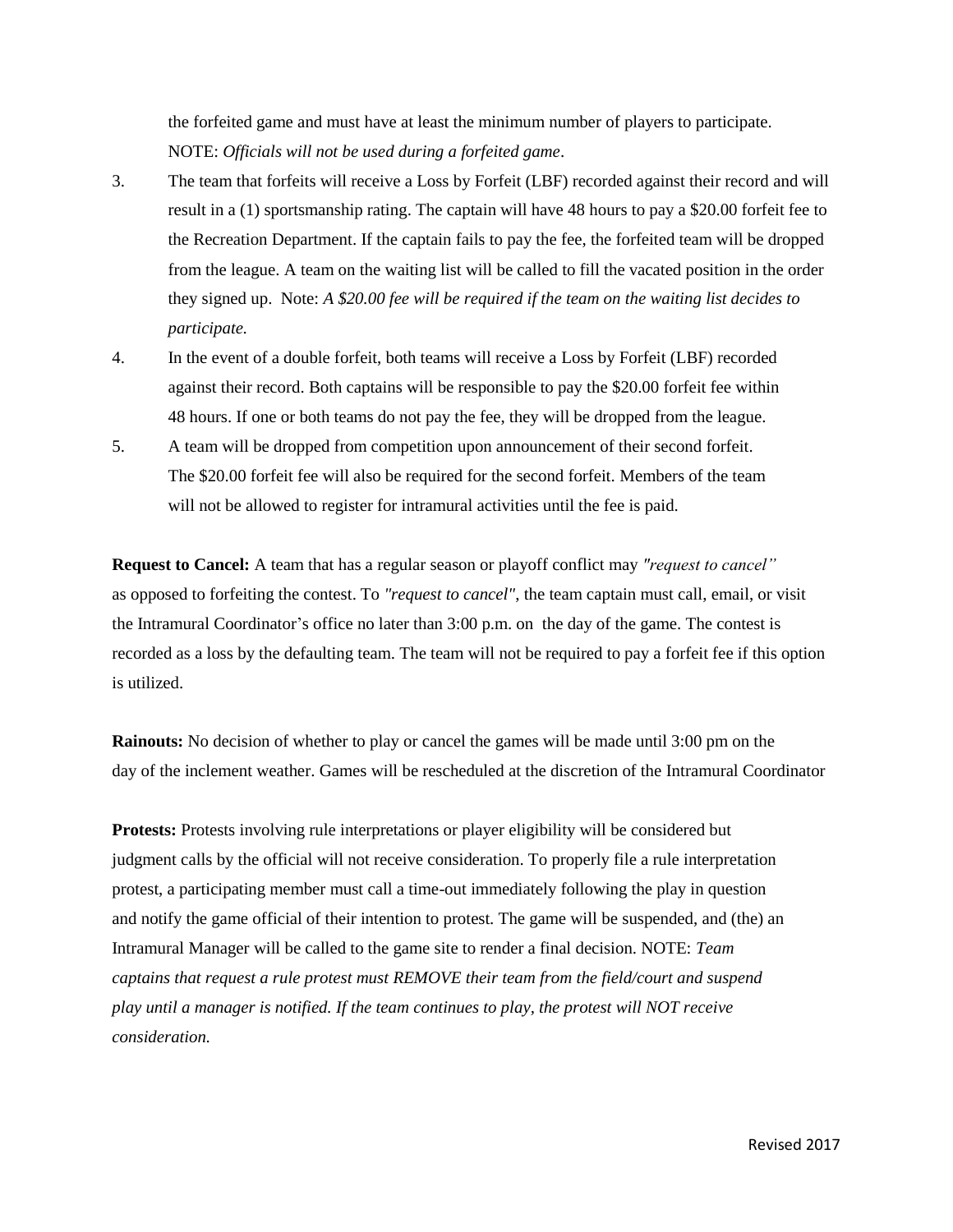Protest concerning player eligibility must be made to (the) an Intramural Manager before, during, or immediately following the contest in question to receive consideration. The Intramural Coordinator will rule on the protest the day following the contest in question. Neither contest brackets nor event schedules will be postponed because of this protest. If an immediate decision is required, the Intramural Manager will resolve the situation. NOTE: *No protest will be considered if the above procedures are not followed.*

**Team Captains:** Team captains are designated on each roster form. The person choosing to represent a team must be willing to fulfill the following obligations and responsibilities.

#### 1. Obligations:

- a) *Attend the mandatory team registration and play-off meetings.* Fully and correctly complete the team roster form.
- b) Ensure that all necessary players are present and prepared to play at game time. Complete each contest scorecard accurately.
- c) Check the Intramural schedule board for regular season and playoff information. Schedules are subject to change due to facility availability, inclement weather, and special events. Team captains are responsible for identifying and notifying their team of all scheduling information (date, time, place, etc.).
- d) Keeping all spectators out of the team bench area.

#### 2. Responsibilities:

- a) *Team captains are responsible for their player's conduct before, during, and after each intramural contest. Similarly, they are responsible for the conduct of their team's fans.* Since team captains assume responsibility for the conduct of their players and fans, they should be aware that inappropriate conduct would jeopardize their personal and team's future participation.
- b) Knowing all policies and procedures published herein, printed on intramural entries, notices or flyers, etc. and information covered in the registration meetings.
- c) Convey to their team members all pertinent information regarding their intramural participation.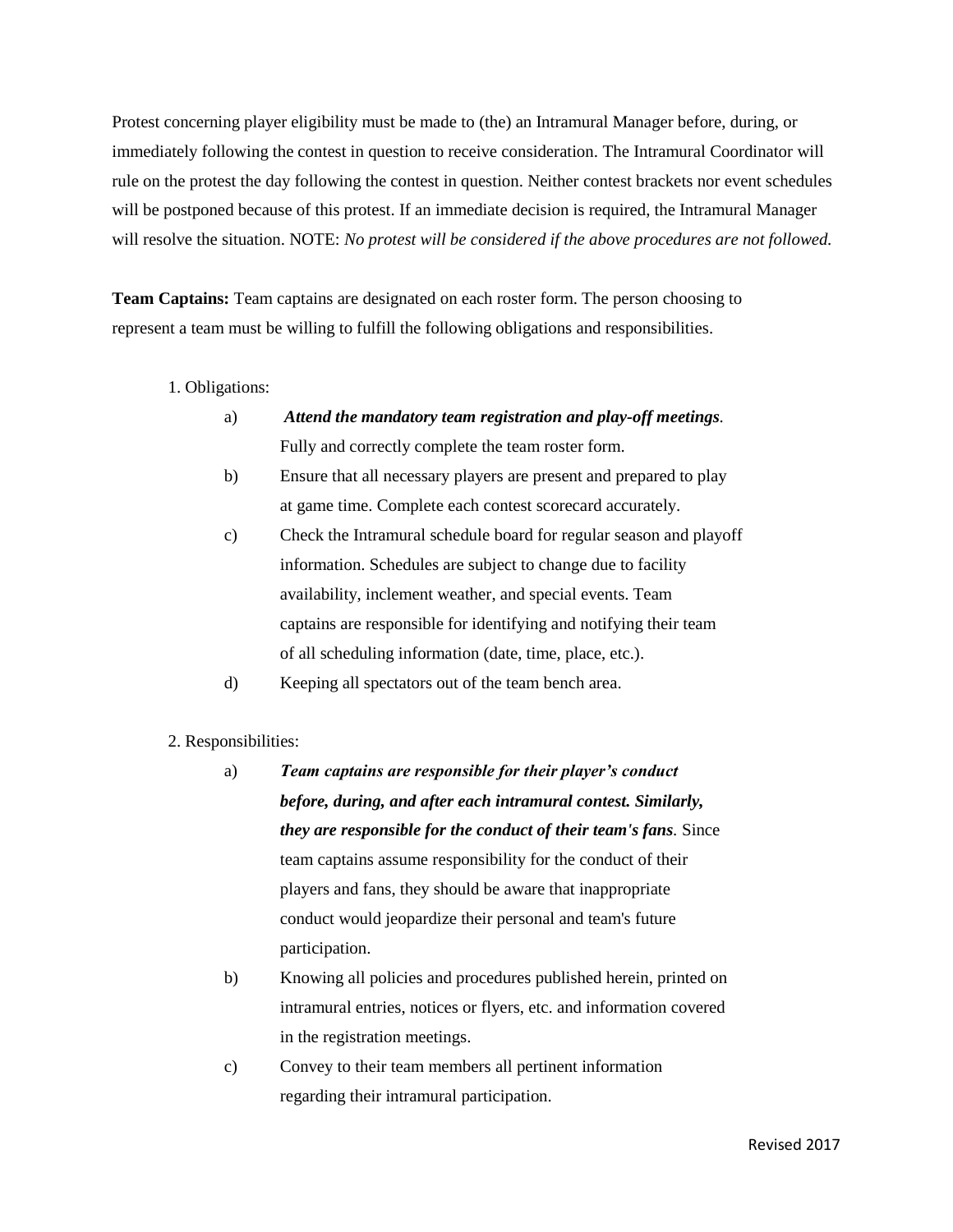d) Represent their team in all intramural matters and game concerns with the Rec-Sports Department.

**Intramural Managers:** Intramural Managers and Supervisors have the authority to hear protests and render final decisions during regular season intramural events, with the knowledge, consent, and discretion of the Intramural Coordinator.

**Intramural Policy Board:** The Intramural Policy Board will discuss affairs regarding Intramurals at New Mexico State University with the intent of providing a student voice.

- 1. Voting members of the board shall consist of the ASNMSU Director of Intramurals, the ASNMSU Assistant Director of Intramurals, a representative of the ASNMSU Senate, and two (2) students at large appointed by the Rec-Sports Assistant Director.
- 2. Ex-officio members of the board shall include the the Assistant Director of Rec-Sports.
- 3. The board shall have influence on the Intramural Policy Manual through the Rec-Sports Assistant Director.
- 4. The board shall convene to discuss any issues regarding Intramurals at New Mexico State University.
- 5. The board shall hear and discuss any petitions from students, faculty, staff or the community deemed worthy by the board.
- 6. Any disagreements between the board and the Rec-Sports Assistant Director will be taken to the NMSU Supreme Court.

**ASNMSU Director of Intramurals and Assistant Director of Intramurals:** The ASNMSU Directors of Intramurals shall assist with the Rec-Sports Intramural Program and shall have equal authority to the Intramural Managers with the knowledge, consent, and discretion of the Rec-Sports Assistant Director.

# **CONDUCT OF TEAM, INDIVIDUAL PARTICIPANT, COACH, AND SPECTATORS**

**Sportsmanship:** A part of the philosophy of Intramural Sports is that good sportsmanship is vital to the conduct of every contest. In order to encourage proper conduct during games, officials, managers, and administrative personnel shall make decisions as to warn, penalize, or eject players, coaches, teams, and/or spectators for poor sportsmanship. These decisions are final. The Intramural Coordinator will rule on further penalties to be prescribed as a result of unsportsmanlike conduct; profanity; unnecessary delay of game; assaulting and/or striking an opponent; assaulting and/or striking an official; arguing with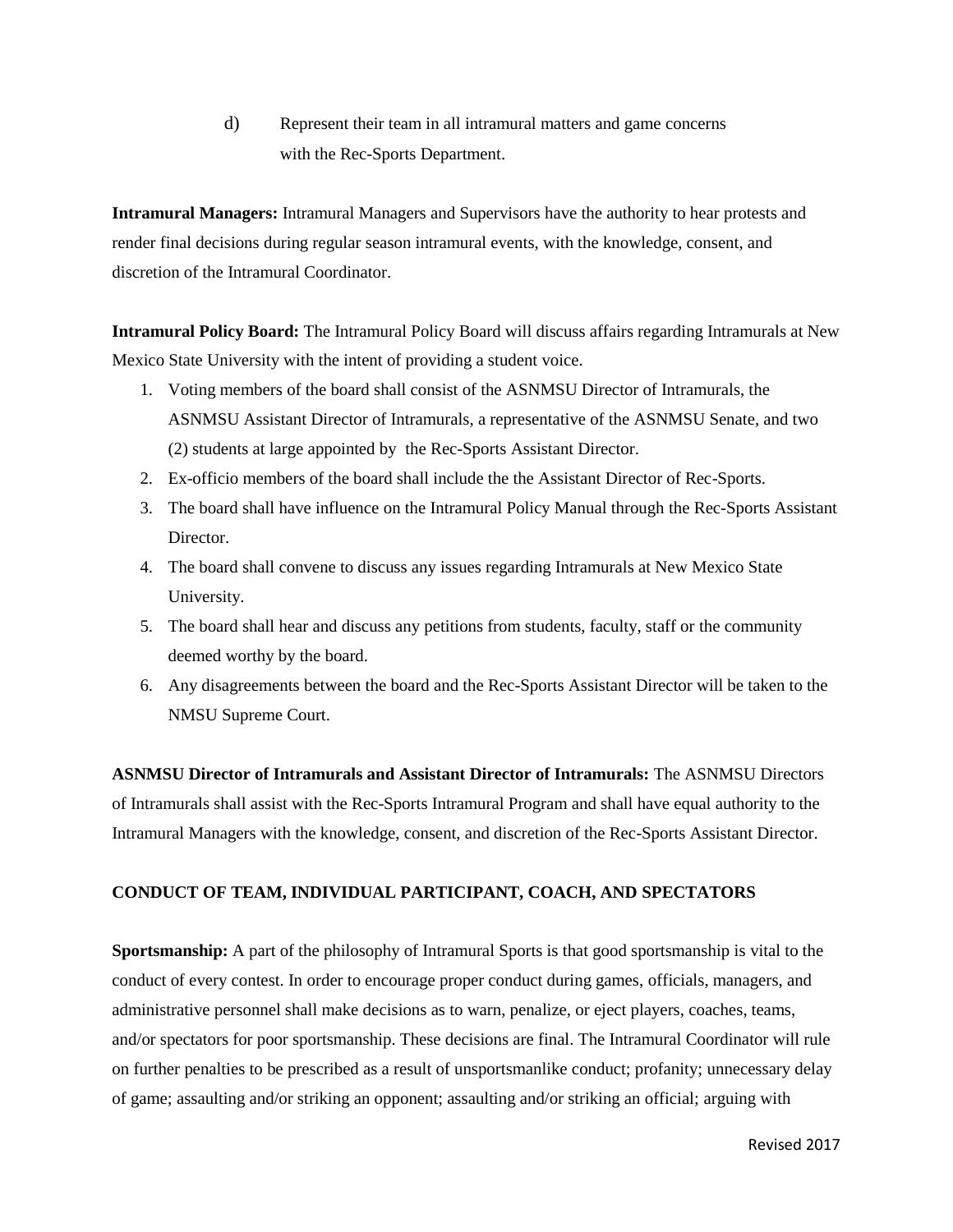officials; derogatory and abusive remarks toward an opponent or official; and any action with the intent to physically injure an opponent. The team captain is responsible for the actions of any individual member of the team and for spectators directly related to that team**.** The conduct of the players and spectators before and after games is as important as the conduct during the game. Organizations will be held responsible for conduct at these times as well as during the game.

# **Expulsion:**

- May be issued without warning.
- Any individual who is ejected from an event must leave the facility (sight and sound) immediately upon notification if deemed to be disorderly by an Intramural Manager.

# **Procedures following an ejection:**

- 1. The individual who was ejected must contact and schedule an appointment with the Intramural Coordinator.
- 2. The suspension imposed will begin immediately following the scheduled meeting. (Minimum of one week for ALL ejections.)
- 3. Individuals may not participate in any intramural sporting event during their suspension.

# **\*Note: All suspensions will be given by the Intramural Coordinator.**

**Violation:** Shoving, striking, or physically abusing an official or manager. **Penalty:** Automatic suspension from Intramural activities for one (1) full calendar year along with a mandatory meeting with Rec-Sports Assistant Director the following day. **The Team Captain may also receive sanctions.**

**Note:** *This includes being reported to the Dean of Students and the University Judicial Board.*

**Violation:** Ejection from a game due to fighting. **(Individuals)**

**Penalty:** Automatic suspension of up to one year from time of incident and probation for two years along with a mandatory meeting with the Intramural Coordinator. Additional penalties may be sanctioned. **The Team Captain may also receive sanctions.**

**Note:** *Each case heard separately by the Intramural Coordinator.*

**Violation:** Ejection due to multiple unsportsmanlike penalties, red cards, and technicals. **(Individuals). Penalty:** Automatic one game suspension.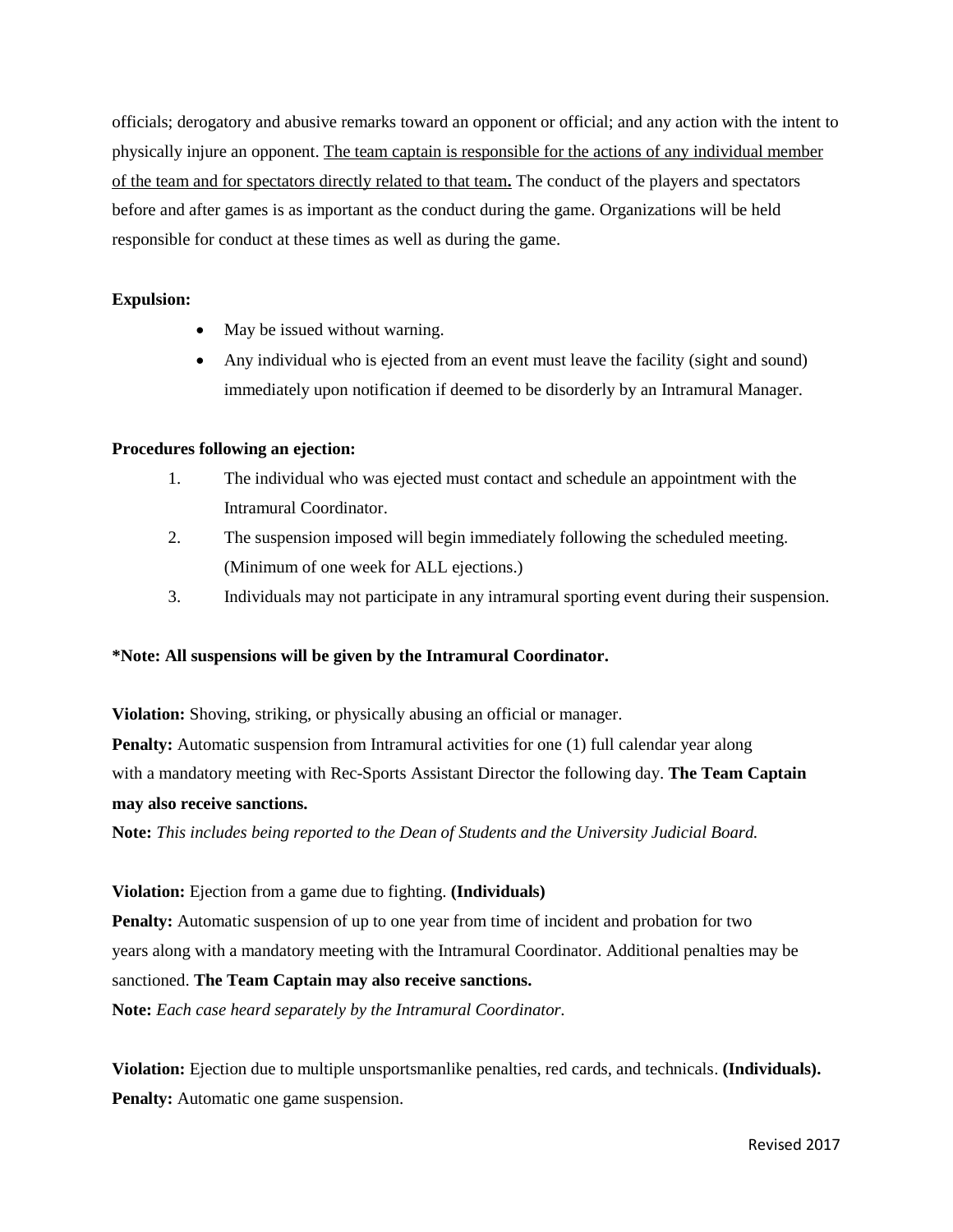**Note:** *Each case heard separately by Intramural Coordinator.*

**Violation:** Disrespectful behavior towards the officials or manager before, during, or after the game. **Penalty:** Automatic one game suspension. **Note:** *Each case heard separately by Intramural Coordinator.*

**Violation:** Reoccurring ejections.

**Penalty:** Automatic suspension for the remainder of the season, play-offs, or beginning of next sport. **Note:** *Each case heard separately by Intramural Coordinator.*

**Violation:** Sidelines emptying onto playing field. **(Teams)**

**Penalty:** Automatic forfeit of game by both teams and mandatory meeting of team captains with a Rec-Sports Assistant Director and possible suspension of all activities for the remainder of the year. **The Team Captain may also receive sanctions.**

**Note:** *Each case heard separately by Intramural Coordinator.*

**Violation:** Ejection or misconduct during or after last game of season in a sport. Penalty: Possible suspension from all Intramural Sports activities during and including the next major team sport as well as the next team sport in which the participant was ejected. **The Team Captain may also receive sanctions.**

**Note:** *Each case heard separately by Intramural Coordinator.*

**Violation:** Continuous evidence of unsportsmanlike conduct by individuals, teams, or organizations. **The Team Captain may also receive sanctions. Penalty:** Possible suspension from Intramural Sports for remainder of semester and/or year. **Note:** *Each case heard separately by Intramural Coordinator.*

**Disciplinary Cases:** Individuals or teams violating the rules and regulations of the Rec-Sports Department will be held accountable for their actions. Violations may result in, at minimum, a probationary letter or a maximum penalty of indefinite suspension following review by the Intramural Coordinator.

#### **Procedures following an ejection:**